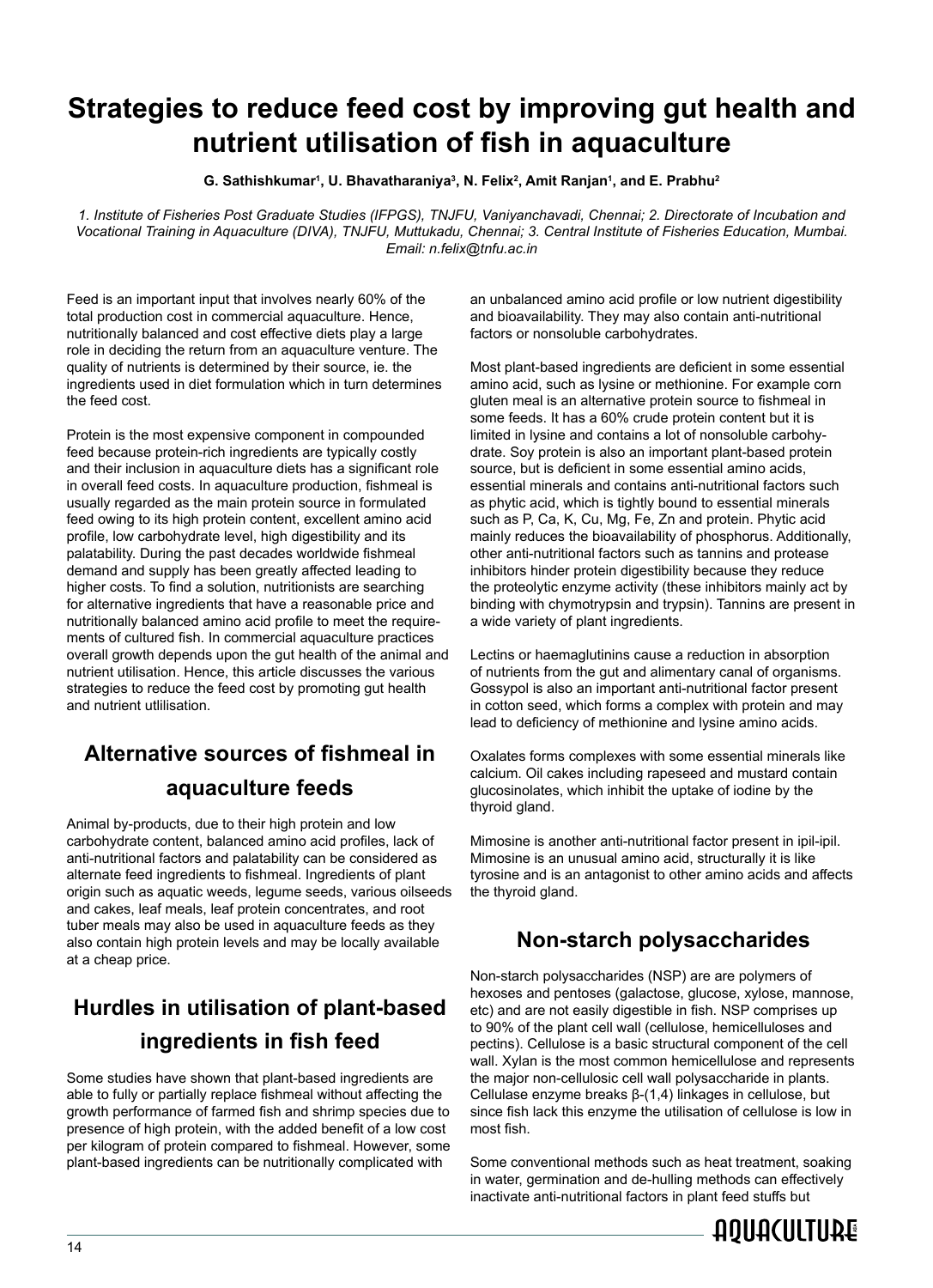increase cost and time required for feed preparation. Some anti-nutritional factors are heat stable. So the following sustainable approaches are proposed to effectively reduce the problems of plant-based ingredients and finally reduce feed costs in aquaculture.

## **Sustainable approaches to overcome the hurdles**

Approaches that can be used to improve nutrient utilisation and reduce feed cost include:

- Probiotic approach to modulate the gut microflora using selected bacteria.
- Prebiotic approach specific nutrients promoting the development of selected bacterial strains.
- Supplementation of exogenous enzyme to improve digestibility.
- Supplementation of essential nutrients to overcome specific nutrient deficiencies of ingredients (such as essential amino acids, vitamins, minerals and fatty acids).
- Supplementation of chemo-attractants stimulate appetite and palatability.
- Other feed additives (acidifiers and mycotoxin binders) digestibility enhancers.

### **Fish gut microbiota.**

The fish gut contains a microbial community of aerobic and anaerobic bacteria, yeast and fungi. Fish gut bacteria can be divided into autochthonous (able to colonise in the gut) and allochthonous (considered to be free living). The microbial composition largely depends on the nutritional status of the fish. Mostly, protease enzyme-producing bacteria are present in carnivorous fish, whereas amylase- and cellulaseproducing bacteria are present in herbivorous fish. Autochthonous bacteria produce endogenous digestive enzymes that are helpful for the digestibility of feedstuff.

Many studies have isolated useful enzyme producing bacteria from the different fish species. Cellulose-degrading microorganisms convert cellulose into a simple molecule of glucose. Phytase-degrading bacteria increase the bioavailability of

phosphorus and other minerals. Tannase enzyme degrades tannins into inactive forms of tannic acid and xylanase enzyme hydrolyse xylan into xylase molecules.

#### **Gut microbiota as a bio control agent: A probiotic approach**

Probiotics are defined as live microorganisms, when administered in sufficient amounts, that confer a health benefit to the animal. So the use of enzyme-producing indigenous microbiota can be a form of probiotics. Probiotic organisms may confer health benefits to the host by improving feed digestibility through the supply of exogenous enzymes and degradation of complex components of the feed that are otherwise hard to digest. Probiotics may produce antagonistic compounds against pathogens, so they may be used as alternative to antibiotics. Moreover, probiotics are able to be grown in low pH and bile salts affect the fish gut.

#### **Fermentation: An approach for bio-processing of feedstuffs**

Fermentation is based on use of microorganisms that can exhibit a benefial role, if reared under specific conditions. Fermentation can increase the crude protein and decrease the content of crude fibre, anti-nutritional factors and toxic contents in feedstuffs. Fermentation improves the availability of vitamins, protein solubility and amino acid profile as well as increasing the palatability. Bacterial strains (*Bacillus* sp., *Enterococcus* sp., *Lactobacillus* sp.), yeast (*Saccharomyces* sp.), and fungal cells (*Aspergillus* sp) can be used in fermentation of feedstuffs. Bacterial cells obtain energy by converting carbohydrates (glucose or lactose) into lactic acid. Yeasts degrades complex carbohydrate into glucose, ethanol and carbon dioxide.

#### **Supplementation of exogenous enzymes**

Supplementation of exogenous enzymes enhances the digestibility of plant feedstuffs through hydrolysation of complex carbohydrates and inactivation of anti-nutritional factors. So they act to increase the nutrient availability and digestibility of proteins, carbohydrates and phosphorus content. Carbohydrase includes all enzymes that catalyse a reduction in the molecular weight of polymeric carbohydrates, which aids easy digestion. In fish feed, more than 80% of supplemented carbohydrase are xylanase and glucanase. Other commercially available carbohydrase include α amylase, β mannanase, α galactosidase and pectinase. When the presence of specific digestive enzymes seems to be very low or non-existent in fish, supplementation with exogenous enzymes will increase the bioavailability of

Table 1. Non starch polysaccharides present in plant feed stuffs (Source: Sinha et al., 2011).

| Category                      | <b>Monomeric residue</b> | Linkage                                                       | <b>Plant feedstuffs</b>                                   |
|-------------------------------|--------------------------|---------------------------------------------------------------|-----------------------------------------------------------|
| Cellulose                     | Glucose                  | $\beta$ - $(1 \rightarrow 4)$                                 | Cereals (barley, corn, wheat) and                         |
|                               |                          |                                                               | legumes (soybean, cottonseed,<br>rapeseed/canola, lupin)  |
| Arabinoxylans                 | Arabinose & xylose       | $\beta$ -(1 $\rightarrow$ 4) linked xylose units              | Cereals (rye, rice, barley, corn,<br>wheat, oat, sorghum) |
| Mixed linked $\beta$ -glucans | Glucose                  | $\beta$ -(1 $\rightarrow$ 4) and $\beta$ -(1 $\rightarrow$ 4) | Barley & oats                                             |
| Arabinans                     | Arabinose                | $\alpha$ -(1 $\rightarrow$ 5)                                 | Cereal co products                                        |
| Galactans                     | Galactose                | $\beta$ - $(1 \rightarrow 4)$                                 | Sugar bean meal, Sugar beat pulp                          |
| Arabinogalactans (Type-I)     | Arabinose & galactose    | $\beta$ - $(1 \rightarrow 4)$                                 | Grain legumes                                             |
| Arabinogalactans (Type-II)    | Arabinose & galactose    | $\beta$ - $(1 \rightarrow 4)$                                 | Rapeseed cotyledon                                        |